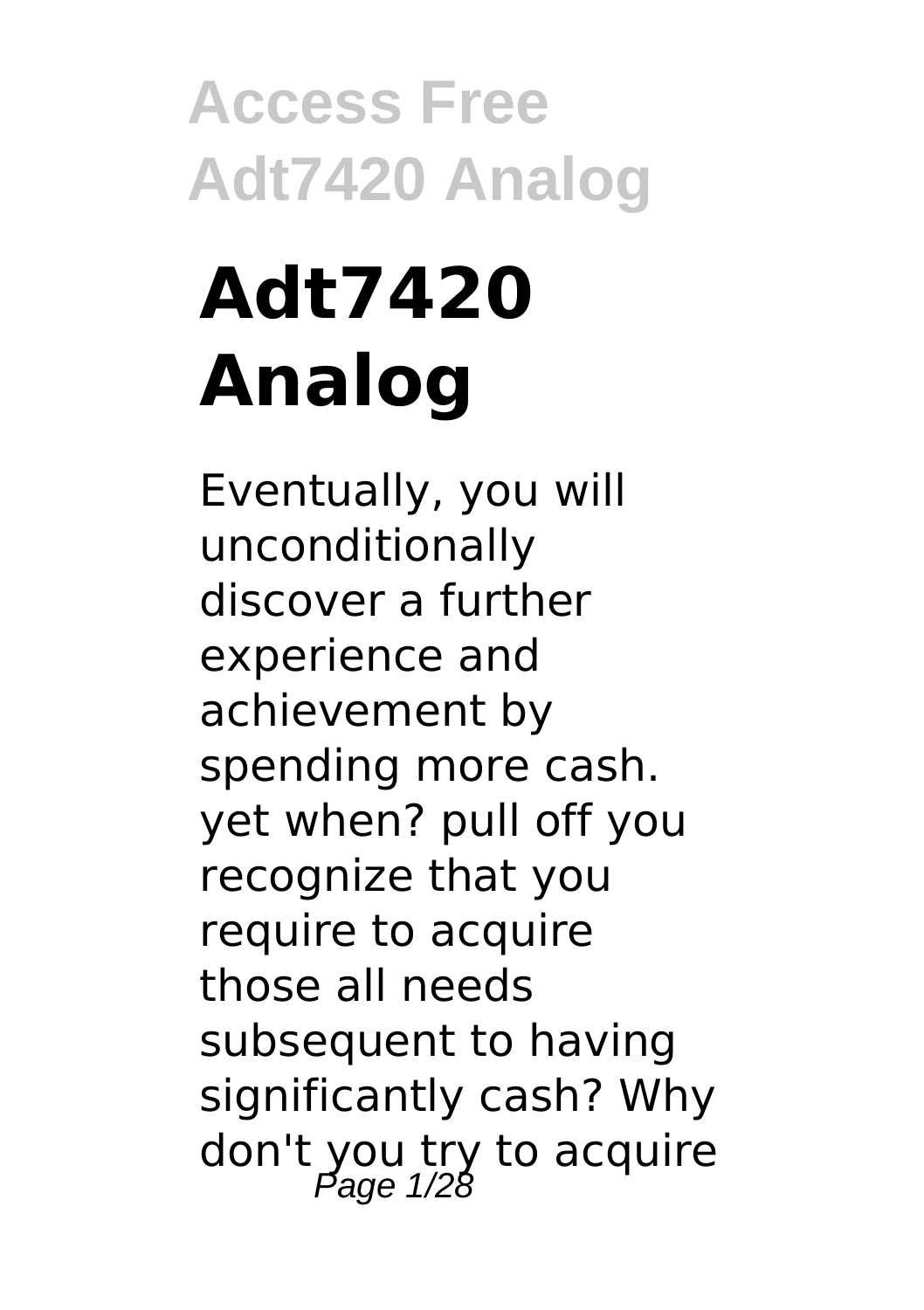something basic in the beginning? That's something that will guide you to understand even more approaching the globe, experience, some places, similar to history, amusement, and a lot more?

It is your enormously own era to discharge duty reviewing habit. accompanied by guides you could enjoy now is adt7420 analog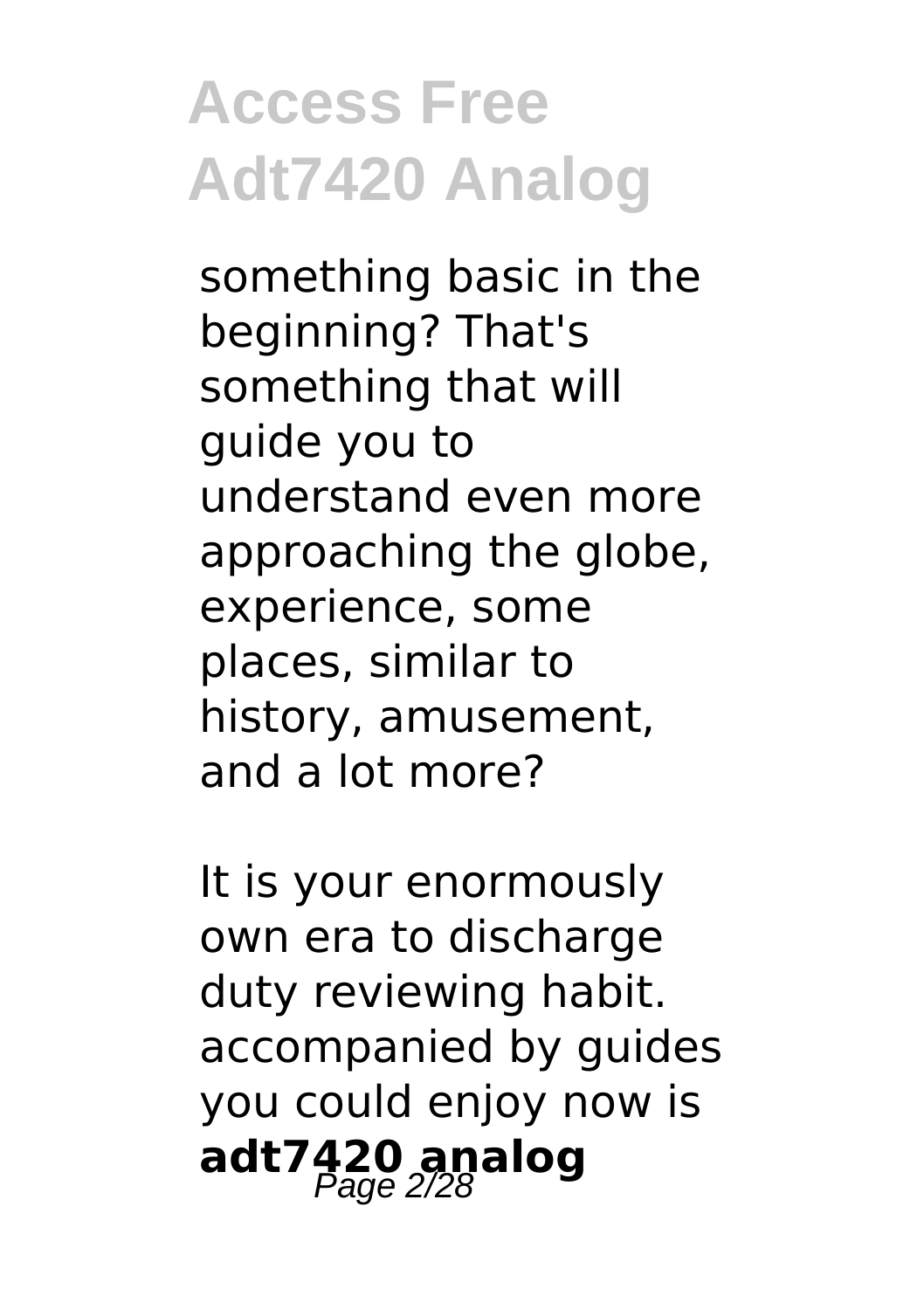below.

We understand that reading is the simplest way for human to derive and constructing meaning in order to gain a particular knowledge from a source. This tendency has been digitized when books evolve into digital media equivalent – E-Boo

#### **Adt7420 Analog**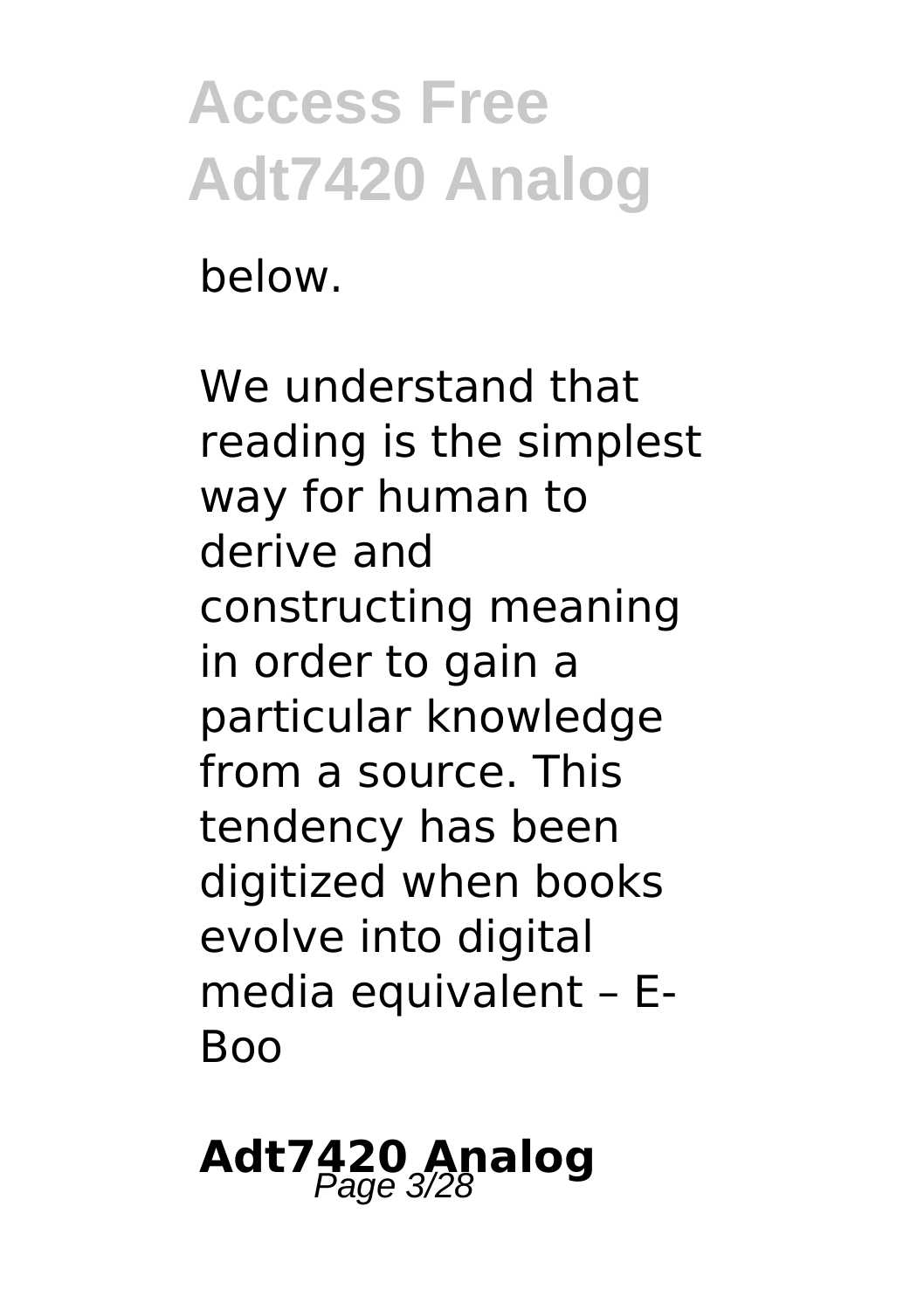The ADT7420 is a high accuracy digital temperature sensoroffering breakthrough performance over a wide industrialrange, housed in a  $4 \text{ mm} \times 4$ mm LFCSP package. It contains aninternal band gap reference, a temperature sensor, and a 16-bitADC to monitor and digitize the temperature to 0.0078°Cresolution. The ADC resolution, by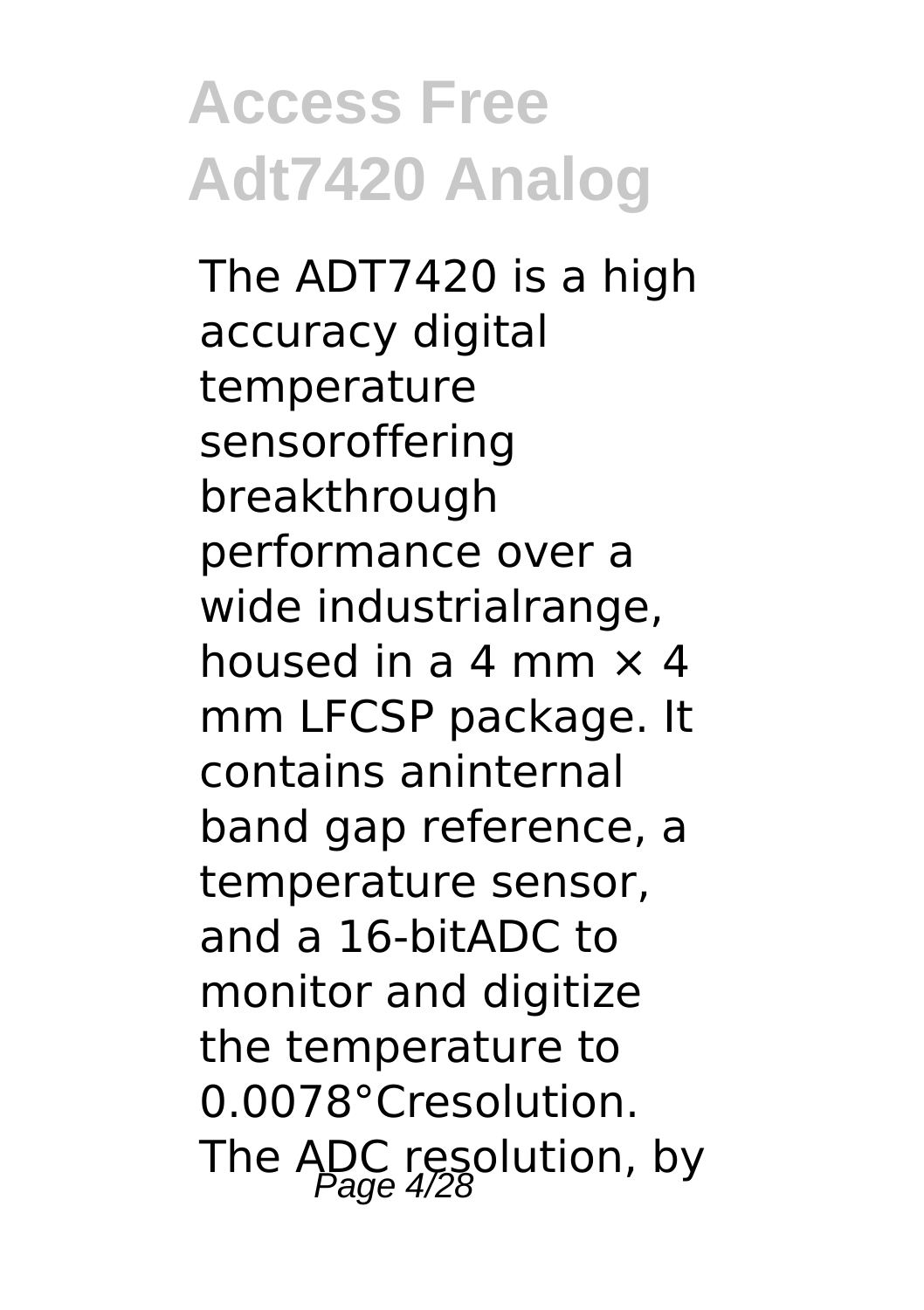default, is set to 13 bi

#### **ADT7420 Datasheet and Product Info | Analog Devices** Data Sheet ADT7420

Rev. Document FeedbackA Information furnished by Analog Devices is believed to be accurate and reliable. However, no responsibility is assumed by Analog Devices for its use, nor for any infringements of patents or other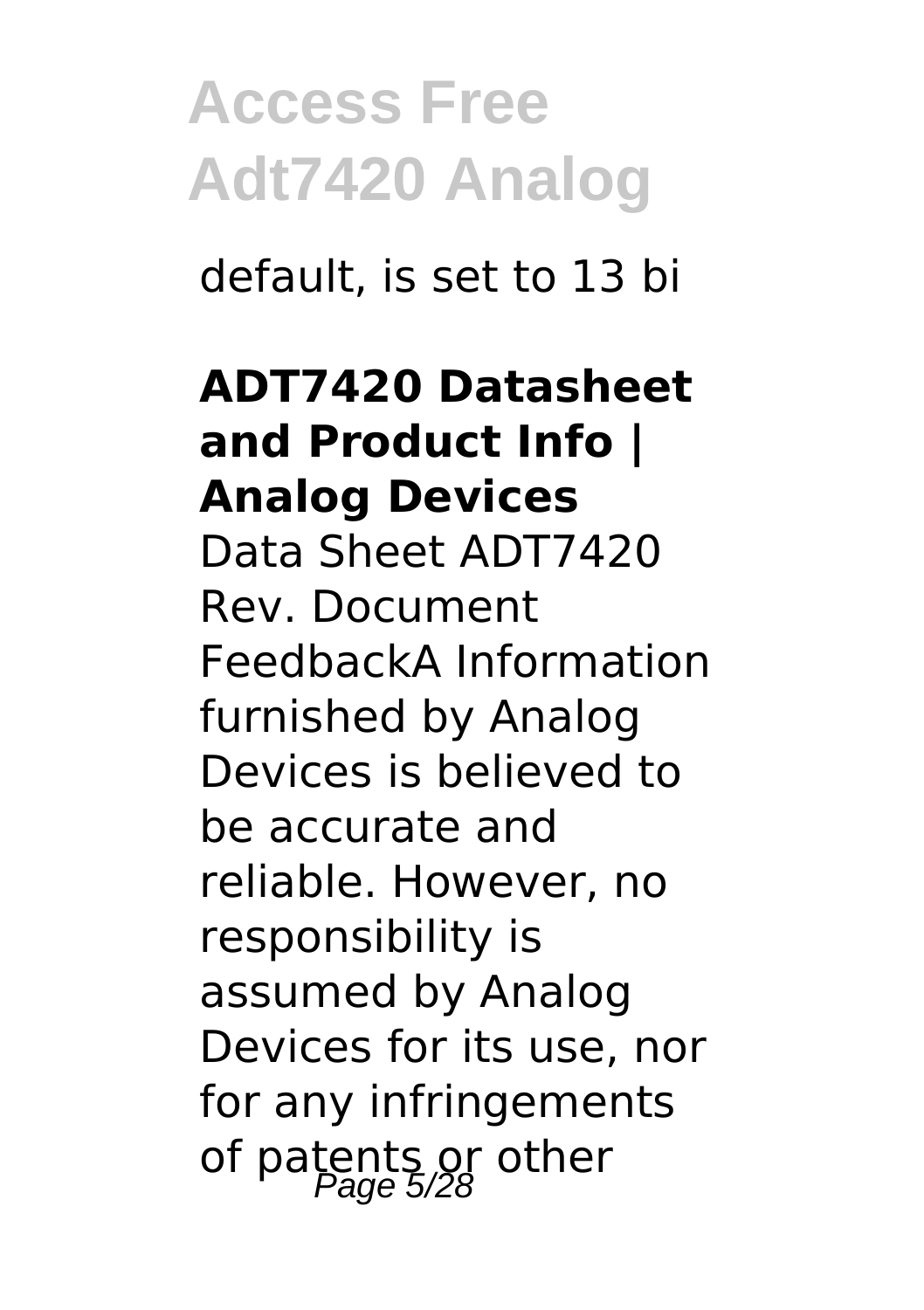rights of third parties that may result from its use. Specifications subject to change without notice. No

#### **±0.25°C Accurate, 16-Bit Digital I2C Temperature Sensor**

The ADT7420 is a high accuracy digital temperature sensor offering breakthrough performance over a wide industrial range, housed in an LFCSP package. It contains a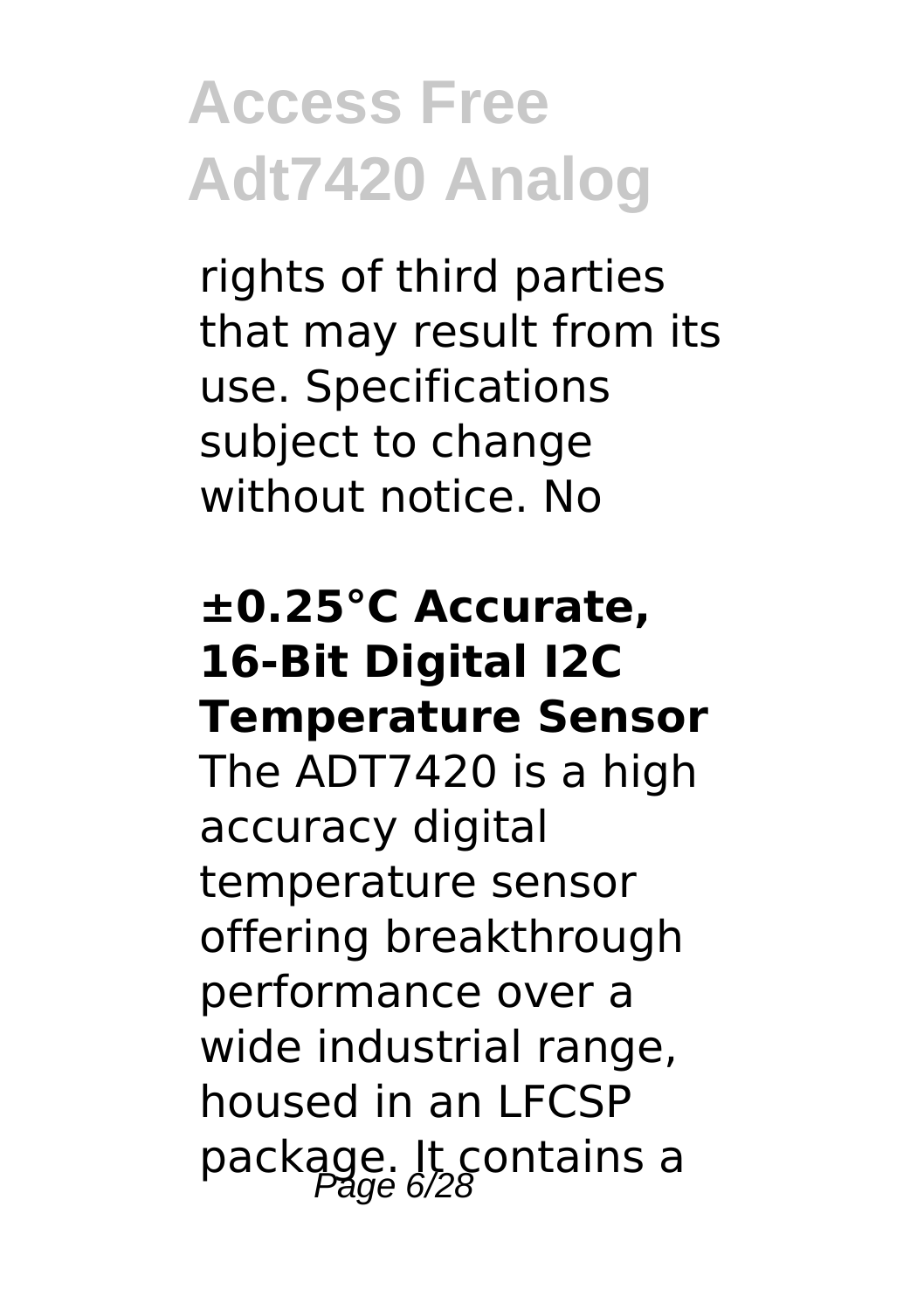band gap temperature reference and a 13-bit ADC to monitor and digitize the temperature to a 0.0625°C resolution. The ADC resolution, by default, is set to 13 bits (0.0625°C).

#### **ADT7420 - Analog Devices Wiki [Analog Devices Wiki]** Analog Devices Inc. The ADT7420 is a high accuracy digital temperature sensor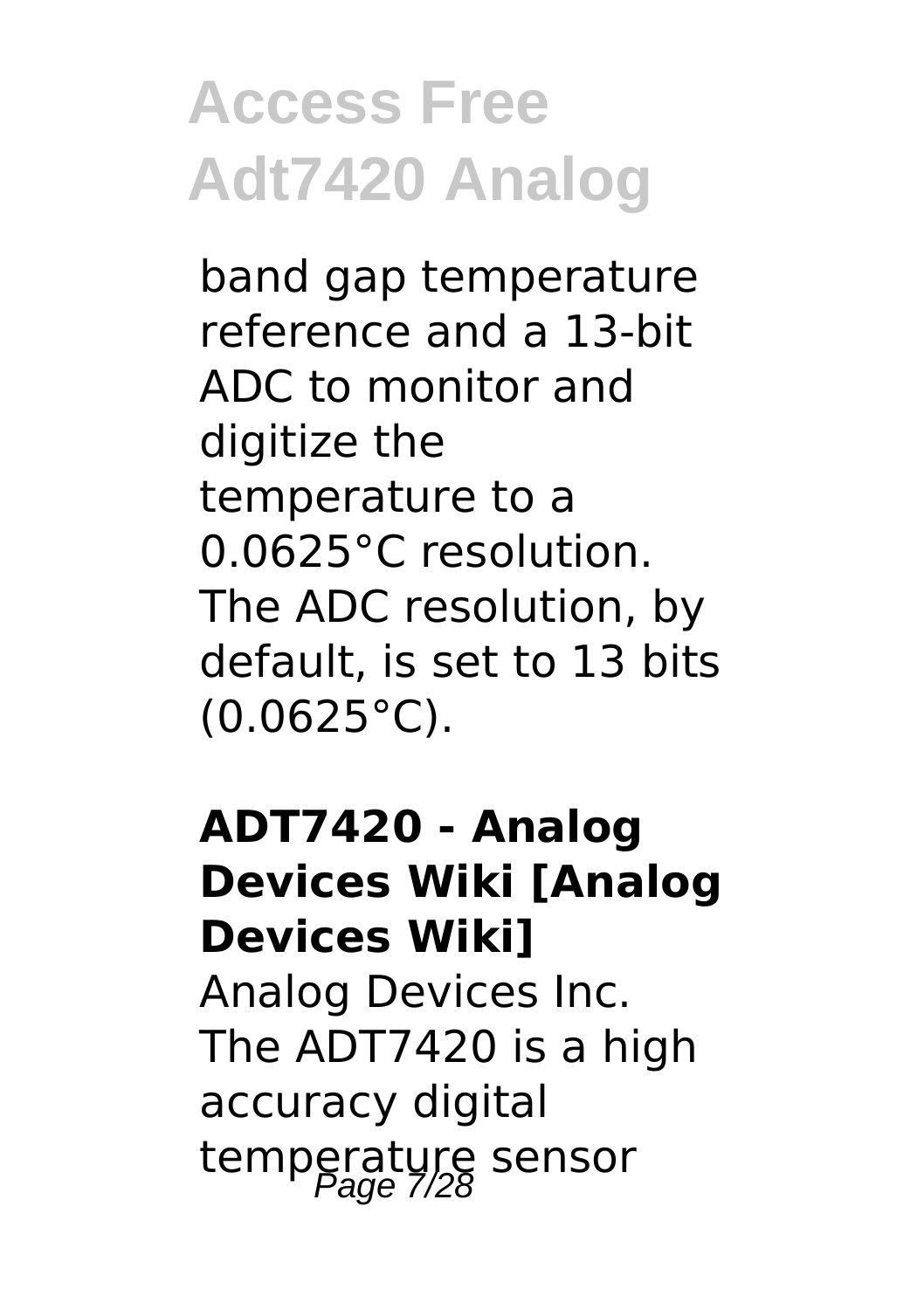offering breakthrough performance over a wide industrial range, housed in a 4 mm  $\times$  4 mm LFCSP package. It contains an internal band gap reference, a temperature sensor, and a 16-bit ADC to monitor and digitize the temperature to 0.0078°C resolution.

**ADT7420 - Analog Devices Inc. - Temperature -** Analog and ...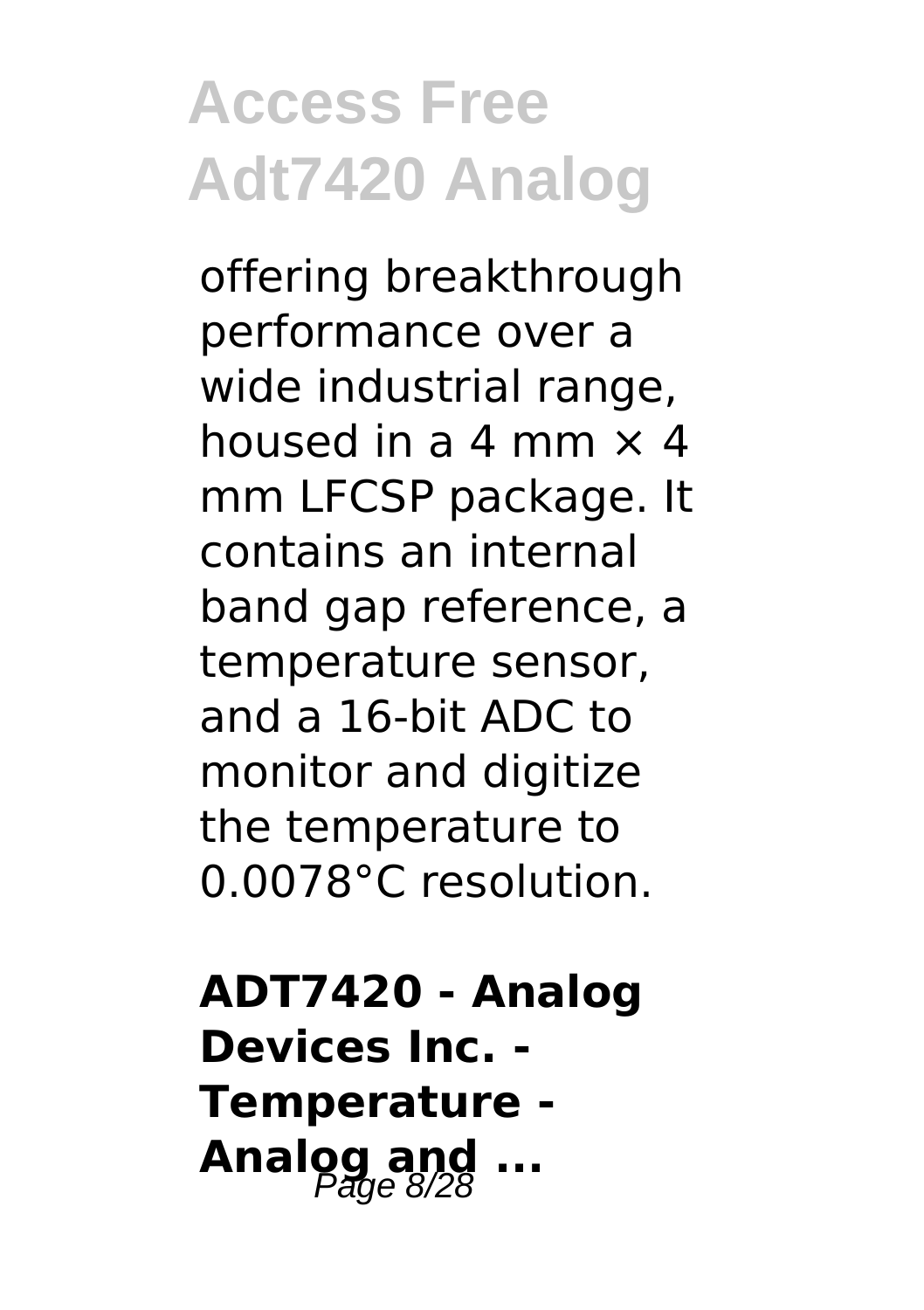Order today, ships today. EVAL-ADT7420-PMDZ – ADT7420 Temperature Sensor Pmod™ Platform Evaluation Expansion Board from Analog Devices Inc.. Pricing and Availability on millions of electronic components from Digi-Key Electronics.

**EVAL-ADT7420-PMDZ** Analog Devices Inc. |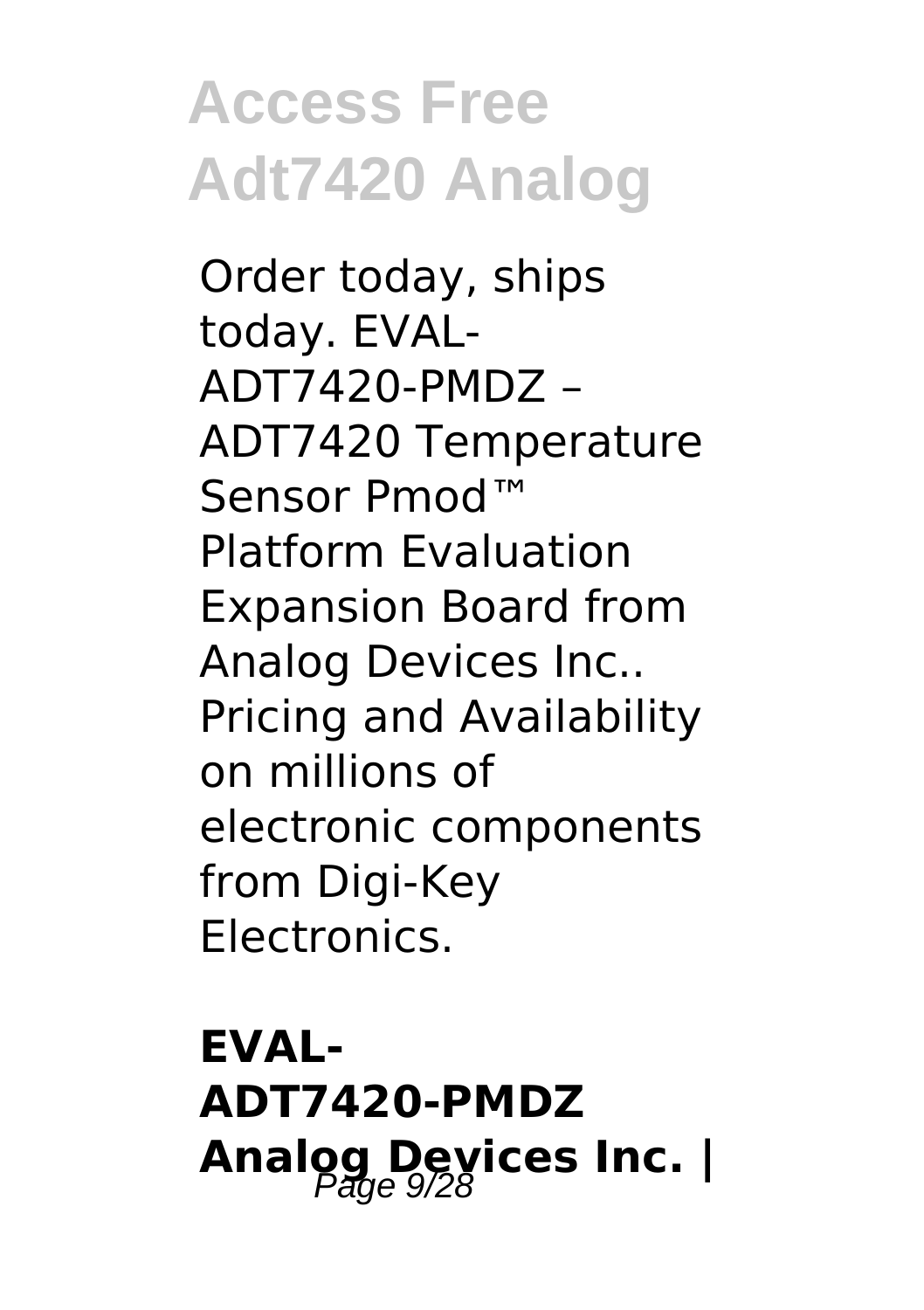#### **Development Boards**

**...** ADT7420 - Analog Devices Inc. - Temperature - Analog and ... The ADT7420 is a high accuracy digital temperature sensor offering breakthrough performance over a wide industrial range, housed in an LFCSP package. It contains a band gap temperature reference and a 13-bit ADC to monitor and digitize the<br>Page 10/28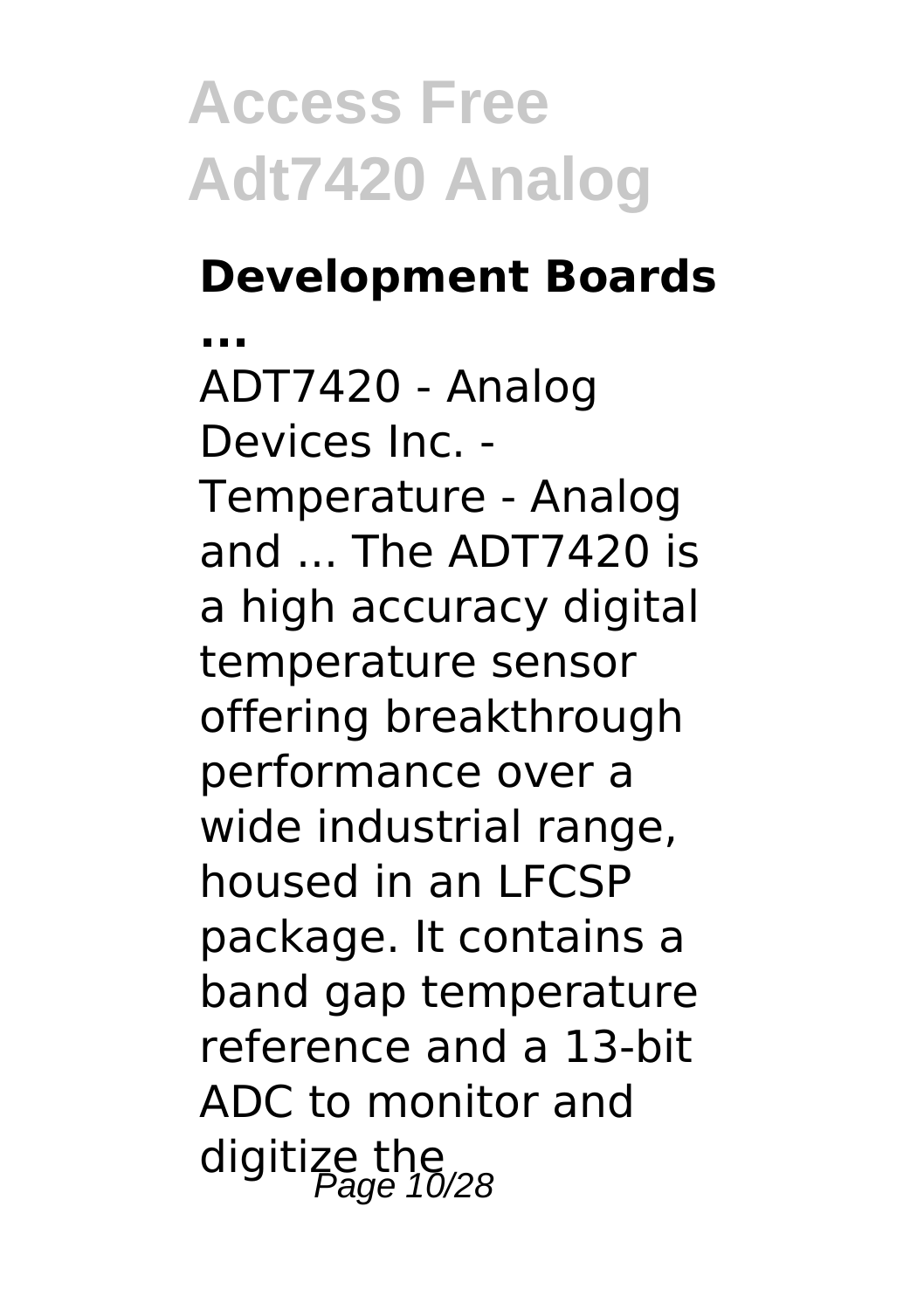temperature to a 0.0625°C resolution.

#### **Adt7420 Analog - bui lder2.hpdcollaborative.org** ADT7420 Datasheet(HTML) 1 Page - Analog Devices : zoom in zoom out 1 / 24 page  $\pm$ 0.25 $\degree$ C Accurate, 16-Bit Digital. I 2 C Temperature Sensor. Preliminary Technical Data. ADT7420. Rev. PrA. Information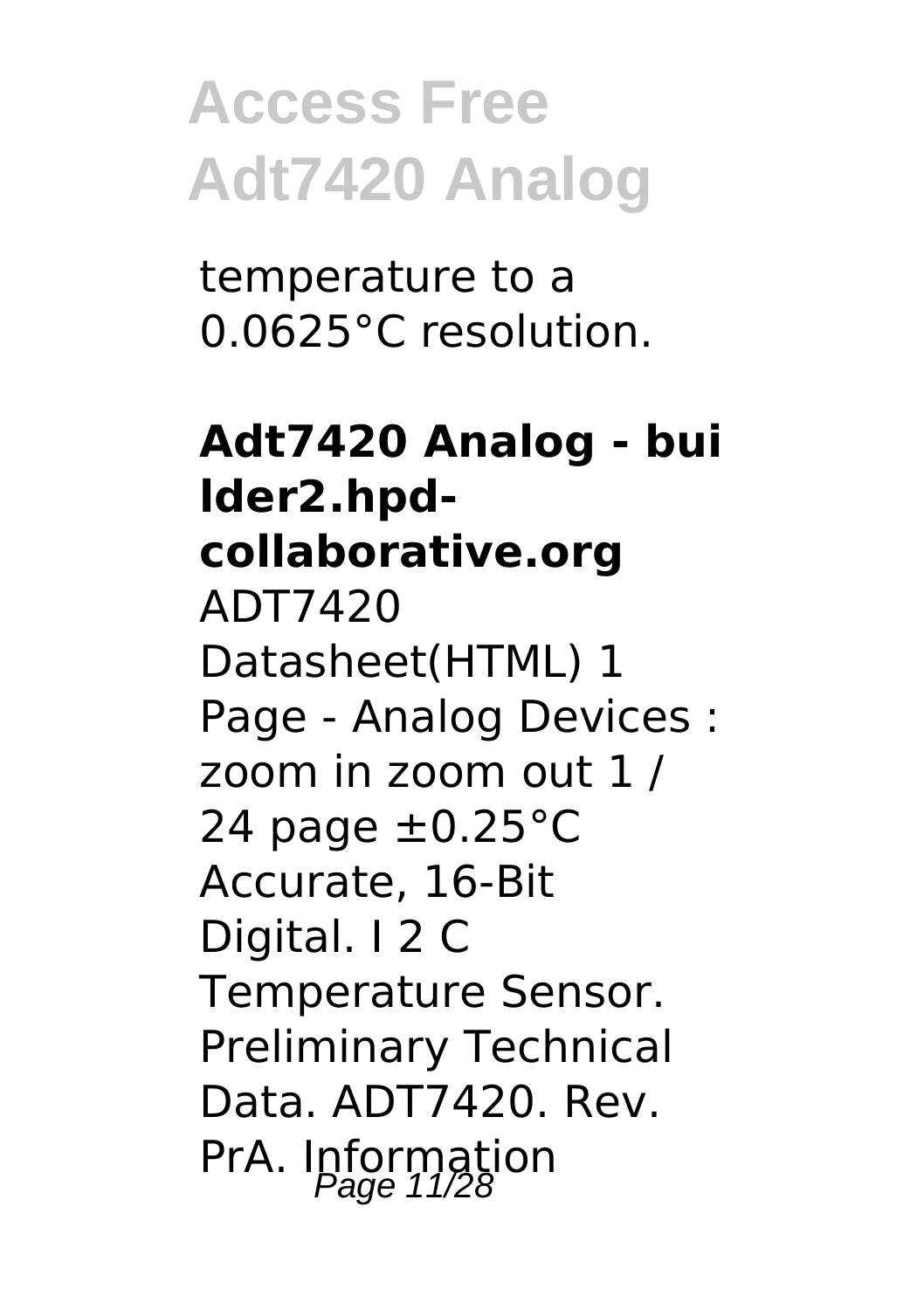furnished by Analog Devices is believed to be accurate and reliable. However, no.

#### **ADT7420 Datasheet(PDF) 1 Page - Analog Devices**

Analog Devices ADT7320/ADT7420 Digital Temperature Sensors are ±0.25°C accurate SPI/I²C digital temperature sensors that provide excellent performance over a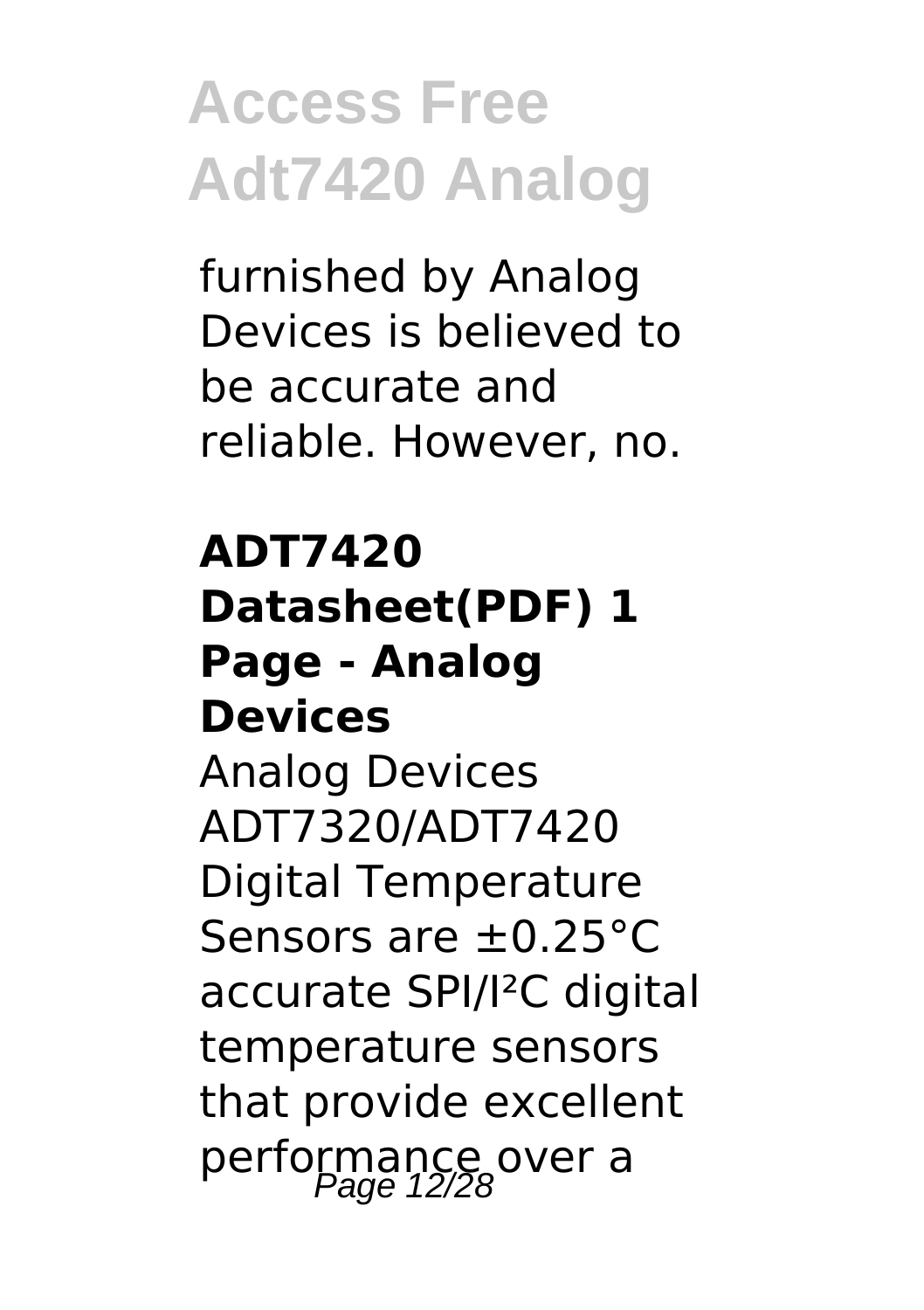$-40^{\circ}$ C to  $+150^{\circ}$ C temperature range. The ADT7320/ADT7420 Digital Sensors include an internal band gap reference, a temperature sensor, and a 16-bit ADC to monitor and digitize the temperature to a resolution of 0.0078°C.

#### **Analog Devices Inc. ADT7320/ADT7420 Digital Temperature**

**...** ADT7420 - Analog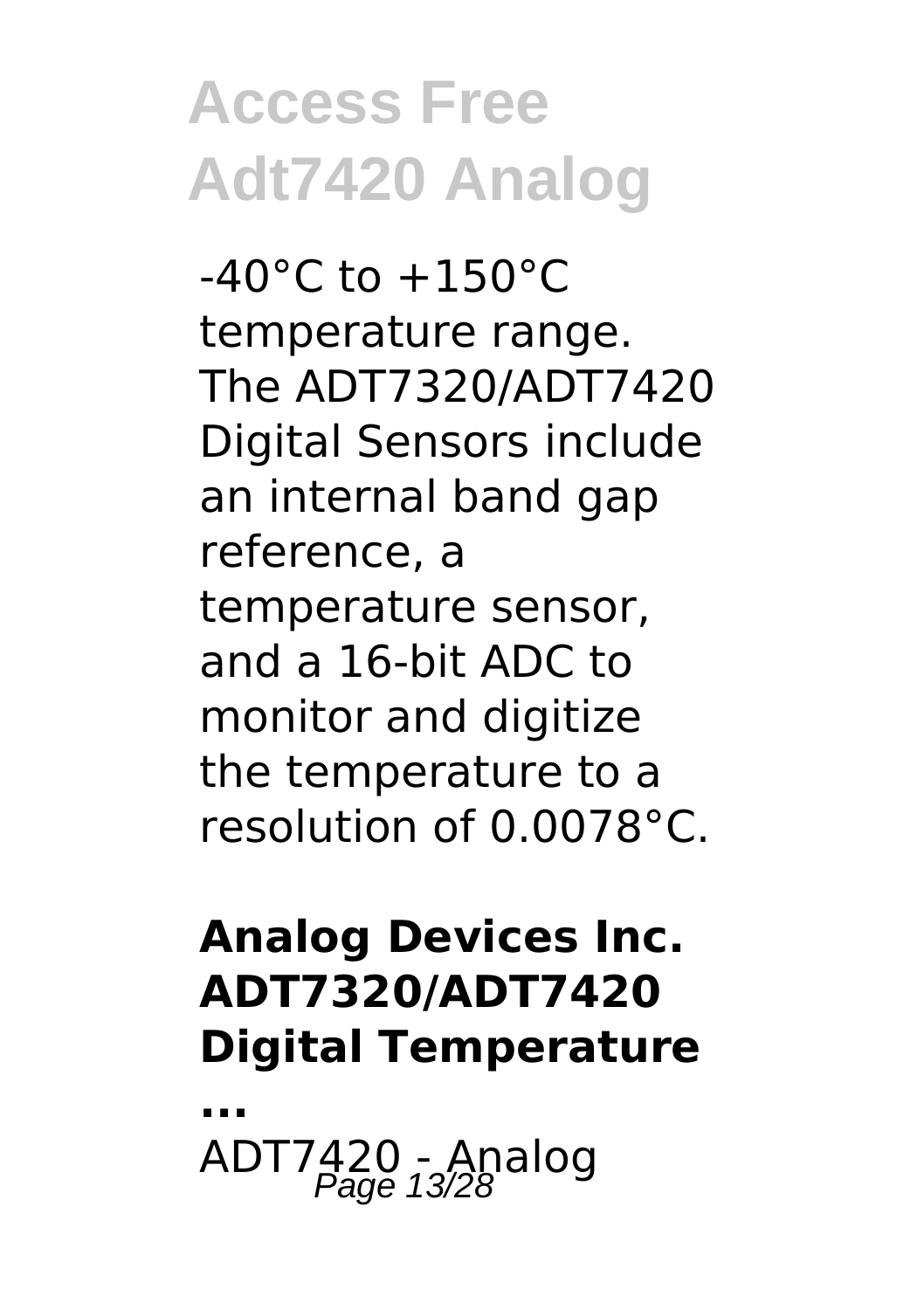Devices Wiki [Analog Devices Wiki] The ADT7420 is a high accuracy digital temperature sensor offering breakthrough performance over a wide industrial range. It contains an internal band gap reference, a temperature sensor, and a 16-bit ADC to monitor and digitize the temperature

#### **Adt7420 Analog**  coexportsicilia.it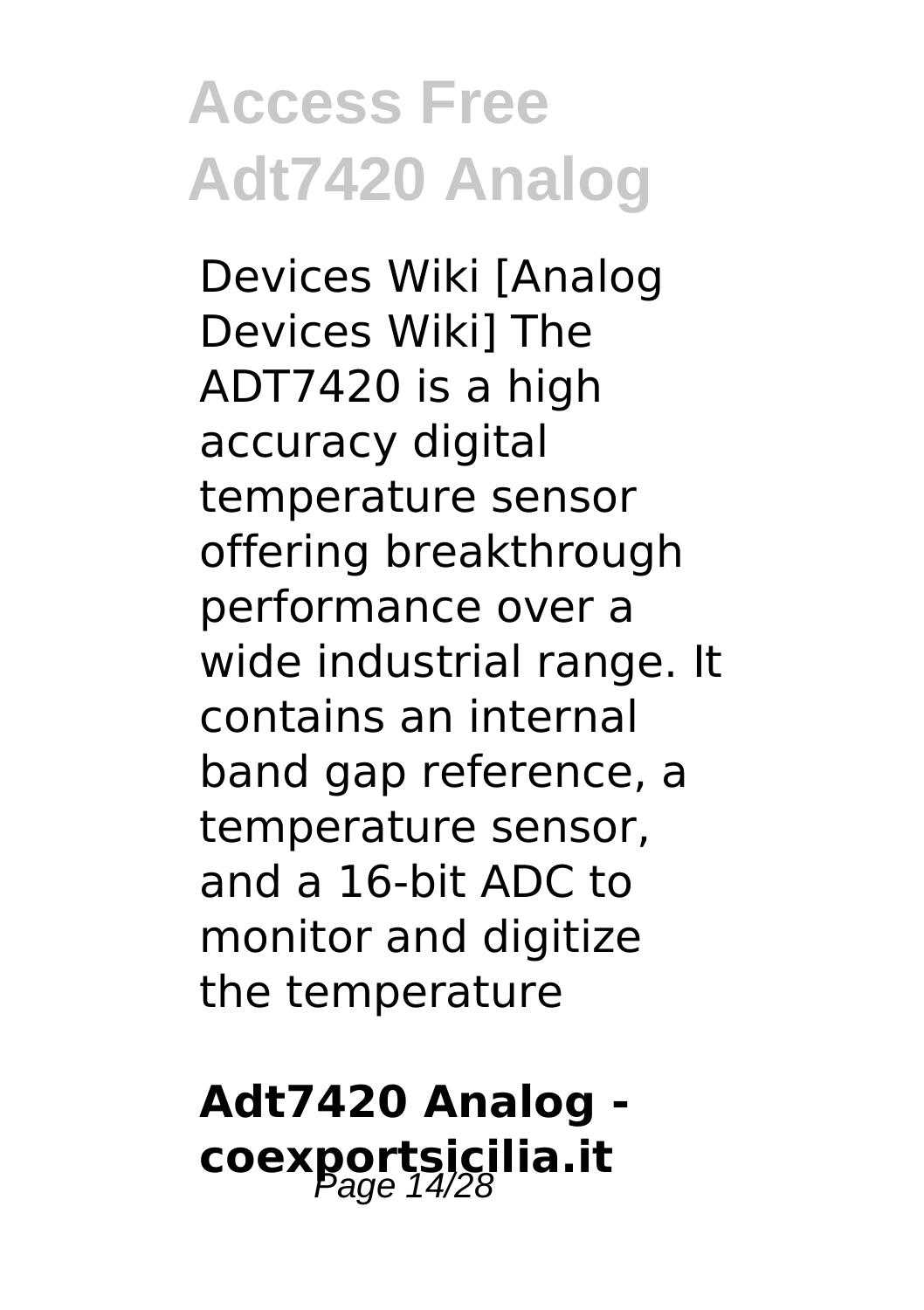Hi, To ensure the ADT7320 is properly initialized you actually need to load 32 consecutive 1s on DIN after powerup. Page 22 of the ADT7320 datasheet and page 23 of the ADT7420 datasheet detail a guide to measuring temperature in default powerup mode.

**Configuration of ADT7420 and/or ADT7320 -** Page 15/28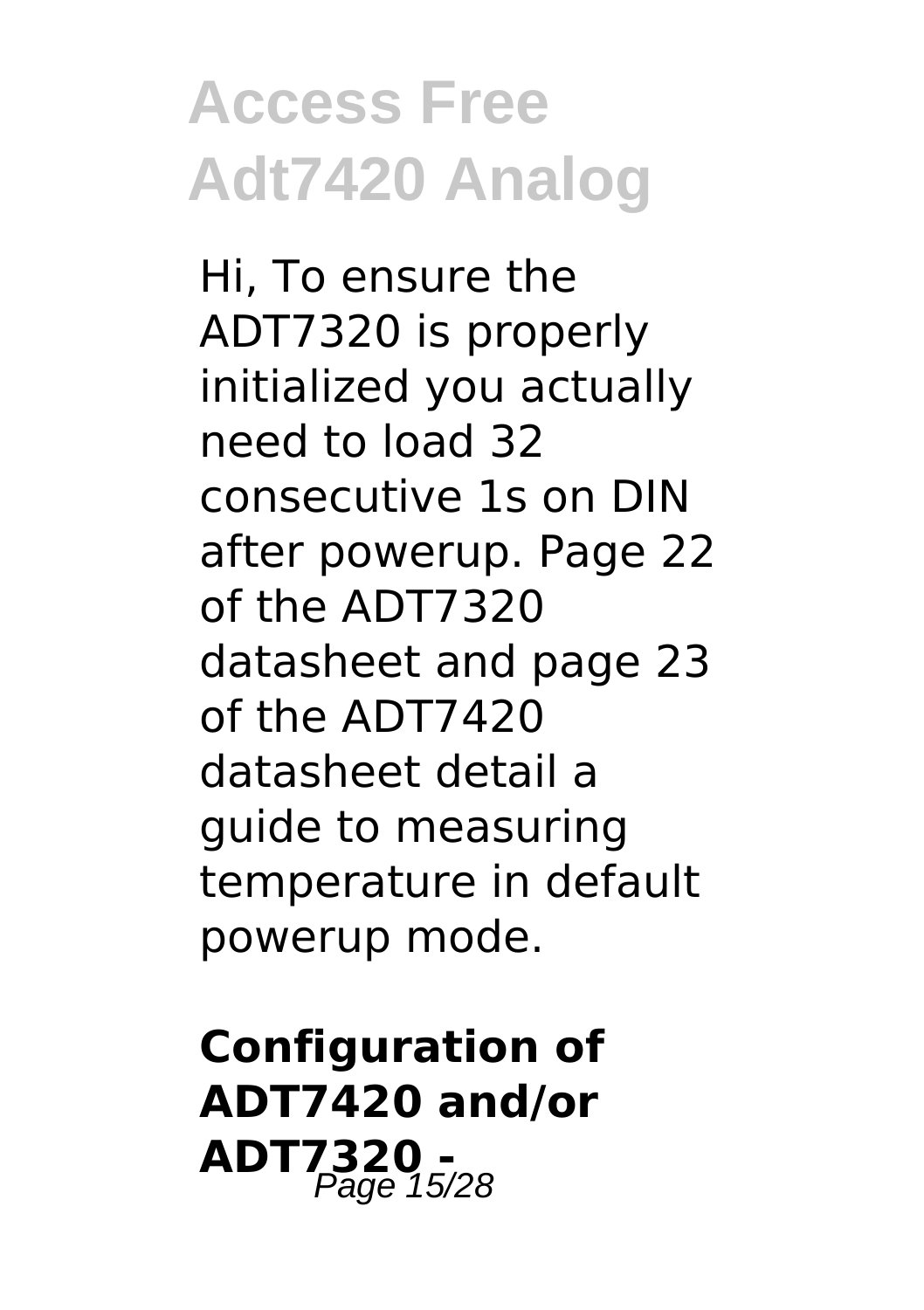**ez.analog.com** What additional components do I require to setup the ADT7320/ADT7420? A Both parts require a 0.1uf ceramic and 10uf tantalum decoupling capacitors. The interrupt and critical limit pins will also require 10kΩ pull-up resistors. The ... 1995 - 2020 Analog Devices, Inc.

# **ADT7320, ADT7420 -**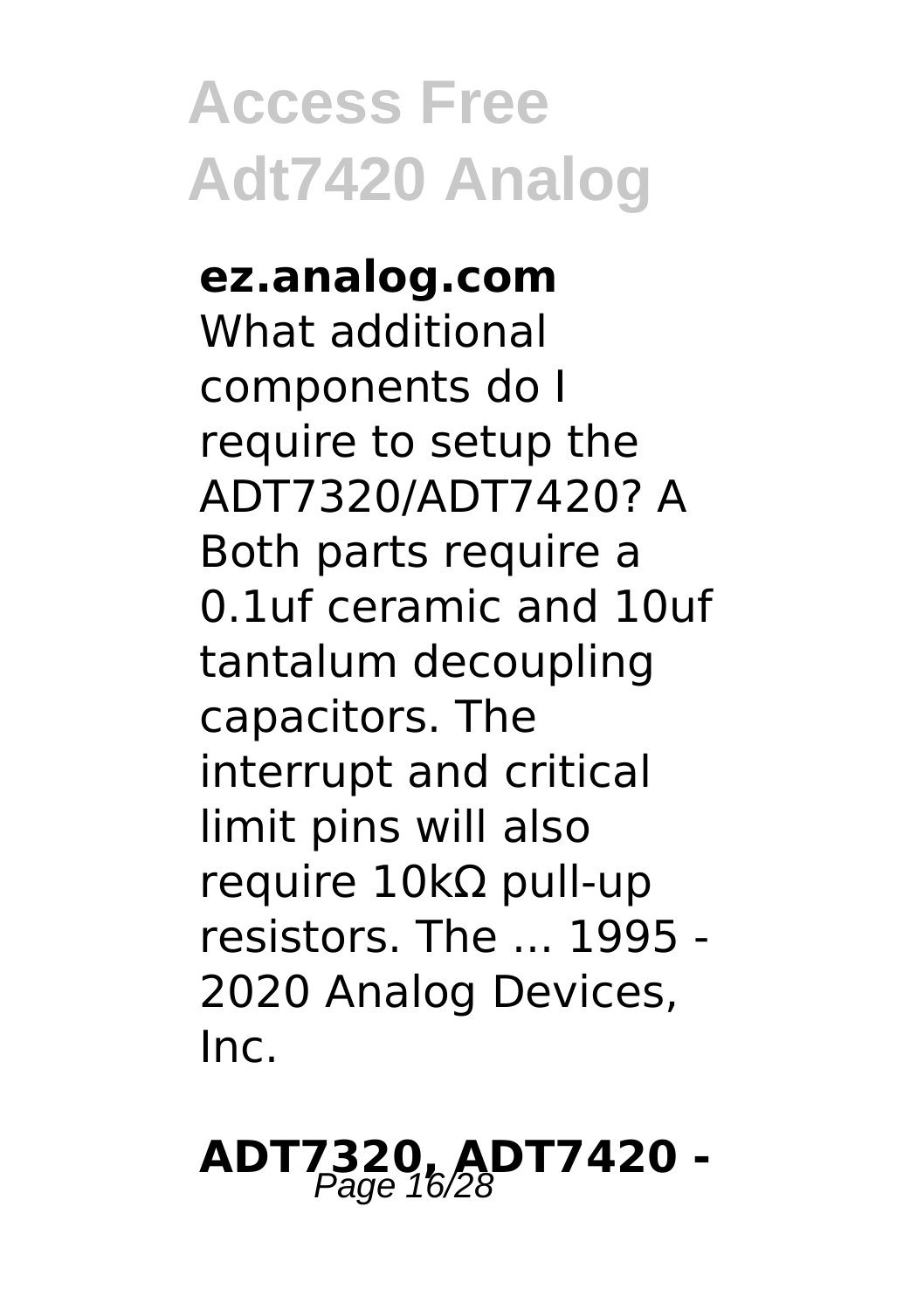#### **Analog Devices** Adt7420 Analog Right here, we have countless book adt7420 analog and collections to check out. We additionally provide variant types and along with type of the books to browse. The gratifying book. fiction, history, novel, scientific research, as skillfully as various other sorts of books are readily affable here. As this adt  $7420$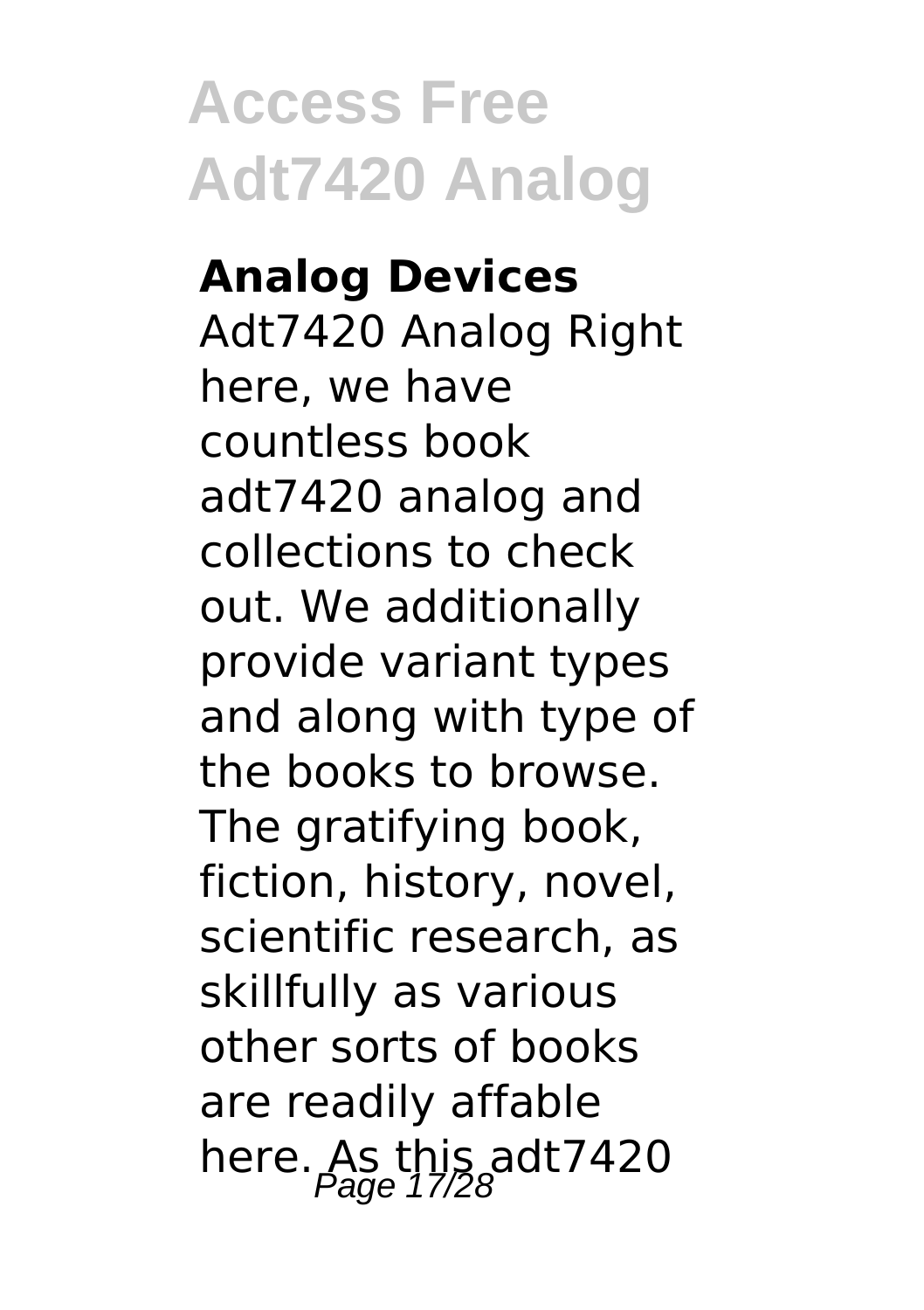analog, it ...

#### **Adt7420 Analog - idn itv.vtrhy.odysseymo bile.co** ADT7420 - Analog Devices Wiki [Analog Devices Wiki] ADT7420: ±0.25°C Accurate, 16-Bit Digital I 2 C Temperature Sensor Data Sheet (Rev. EVAL-ADT7420-PMDZ Evaluation Board | Analog Devices The ADT7 $420$  is a high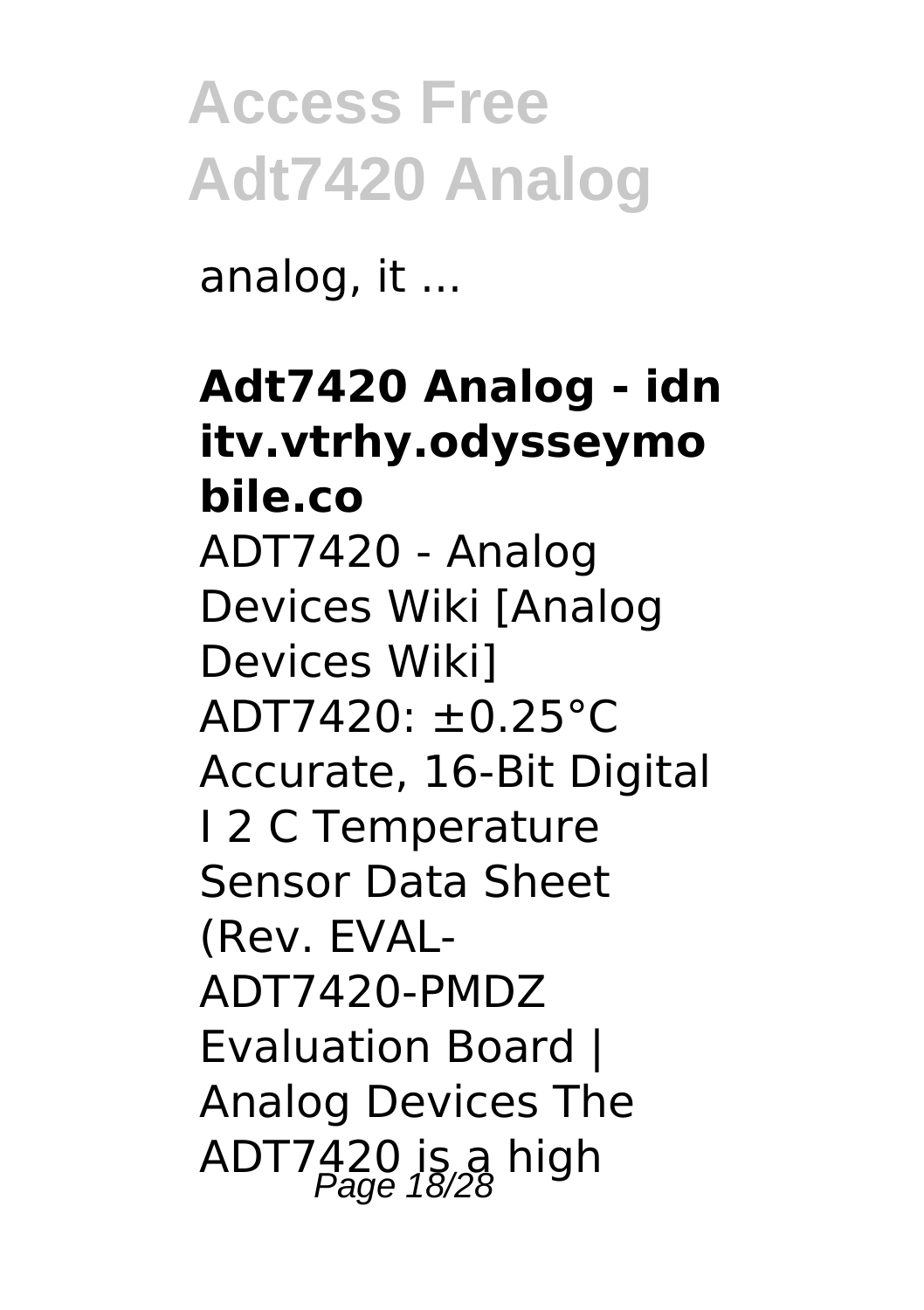accuracy digital temperature sensor offering breakthrough performance over a wide industrial range, housed in a 4 mm  $\times$  4 mm LFCSP ...

#### **Adt7420 Analog - Turismo In Italia**

adt7420 analog is available in our book collection an online access to it is set as public so you can download it instantly. Our books collection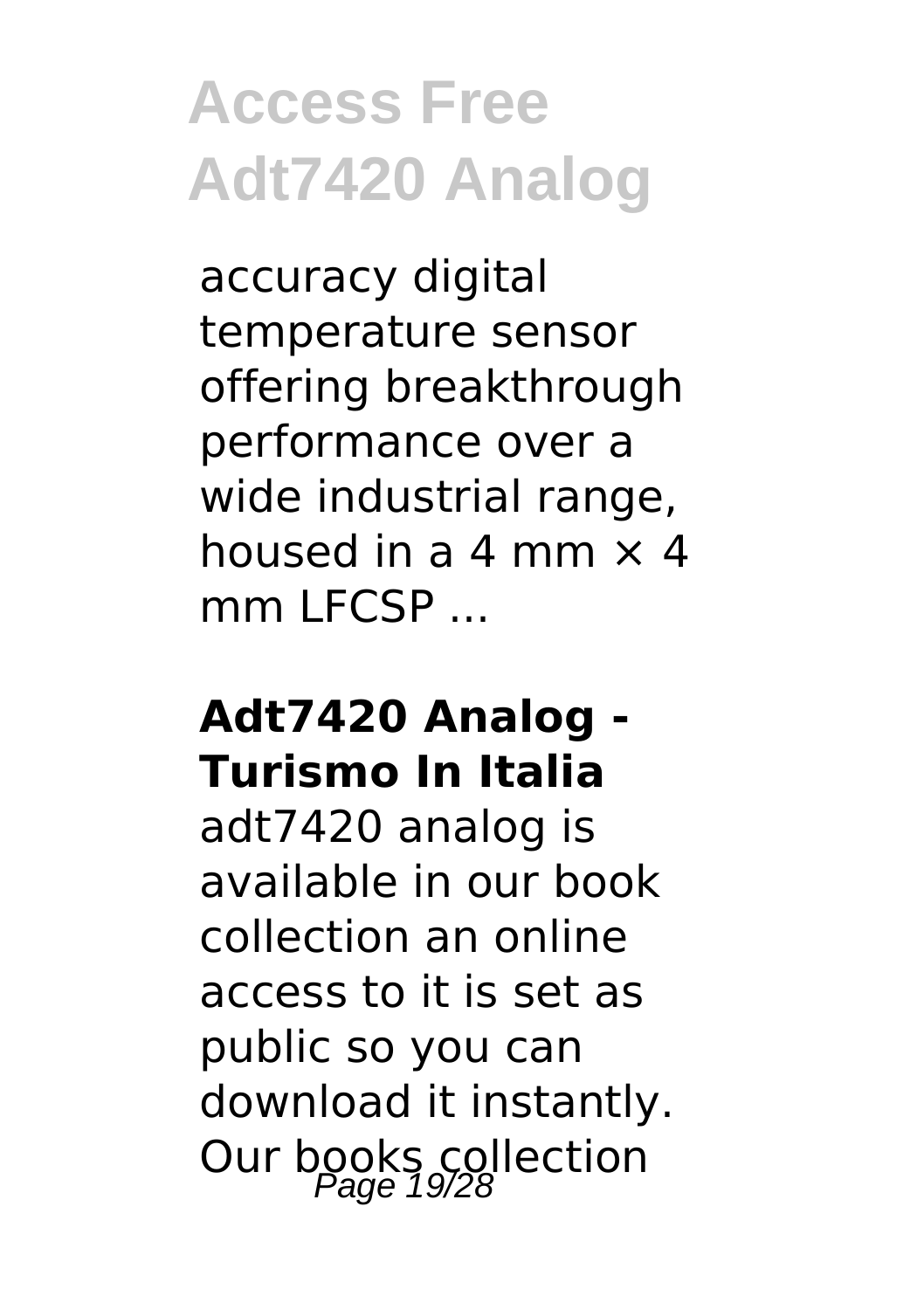spans in multiple locations, allowing you to get the most less latency time to download any of our books like this one. Merely said, the adt7420 analog is universally compatible with any devices to read

#### **Adt7420 Analog - sor onellarestaurant.es**

Analog Devices' sensors for high accuracy applications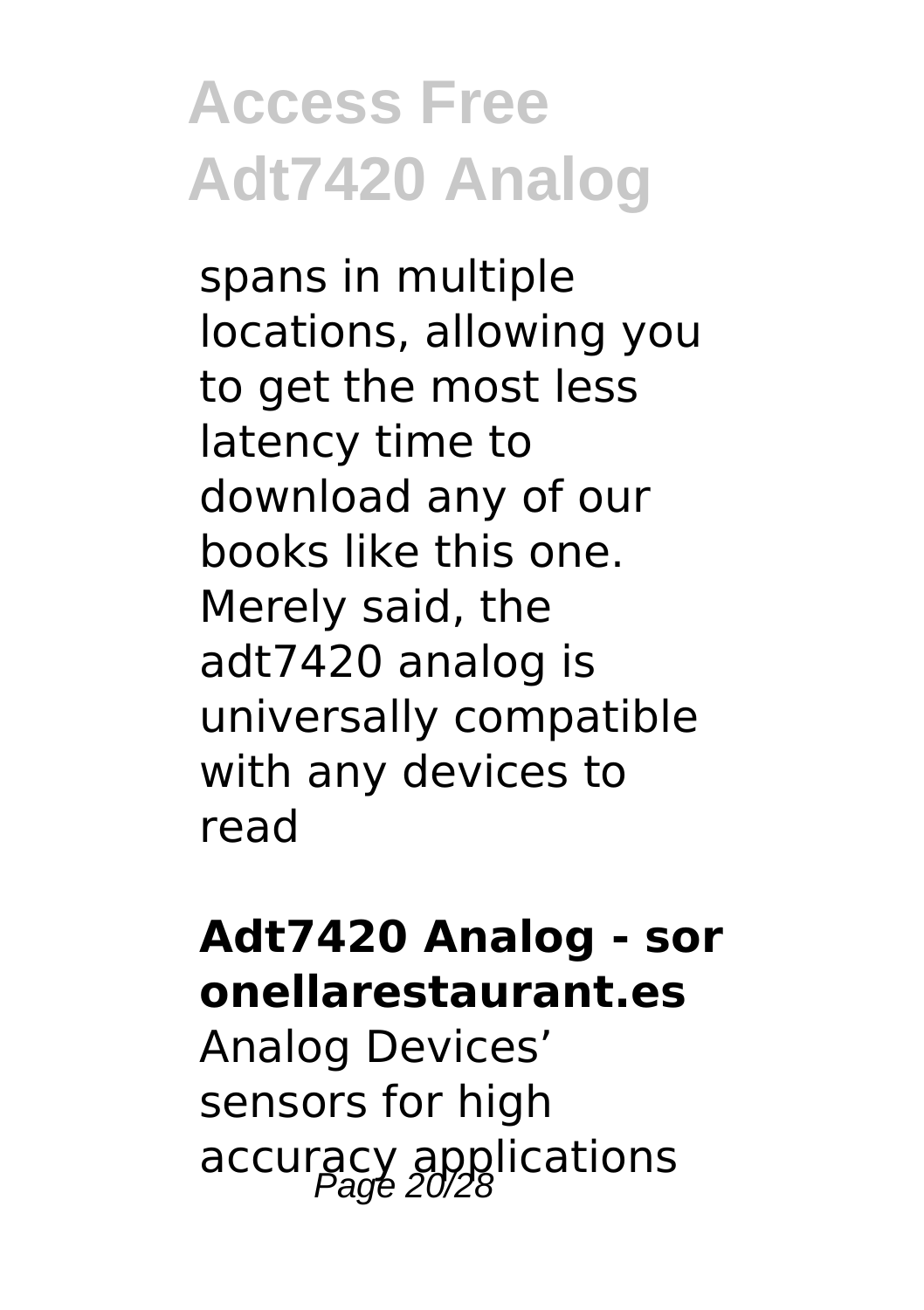found in industrial, monitoring, and medical equipment applications ADI's ADT7320 and ADT7420 are high accuracy digital temperature sensors. They contain an internal band gap reference, a temperature sensor, and a 16-bit analog-todigital converter (ADC) to monitor and digitize the temperature to a resolution of +0.0078°C.<br>Page 21/28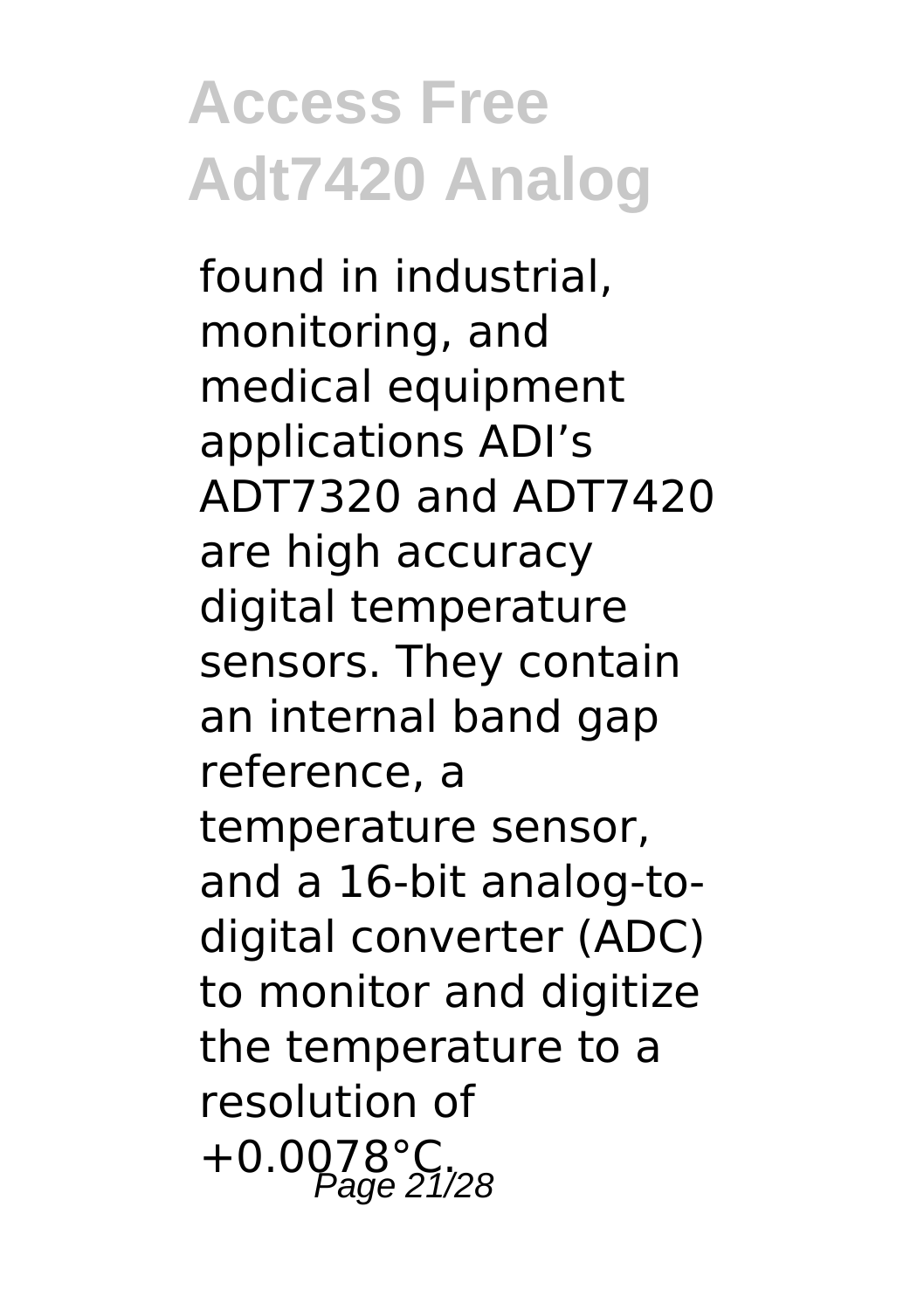**ADT7320/420 Temp Sensors - Analog Devices | DigiKey** Analog Devices EVAL-ADT7420-PMDZ is a Pmod™ compatible evaluation/prototyping board in a small form factor. The EVAL-ADT7420-PMDZ includes the ADT7420 +/-0.25ºC accurate digital temperature sensor to provide designers with precise temperature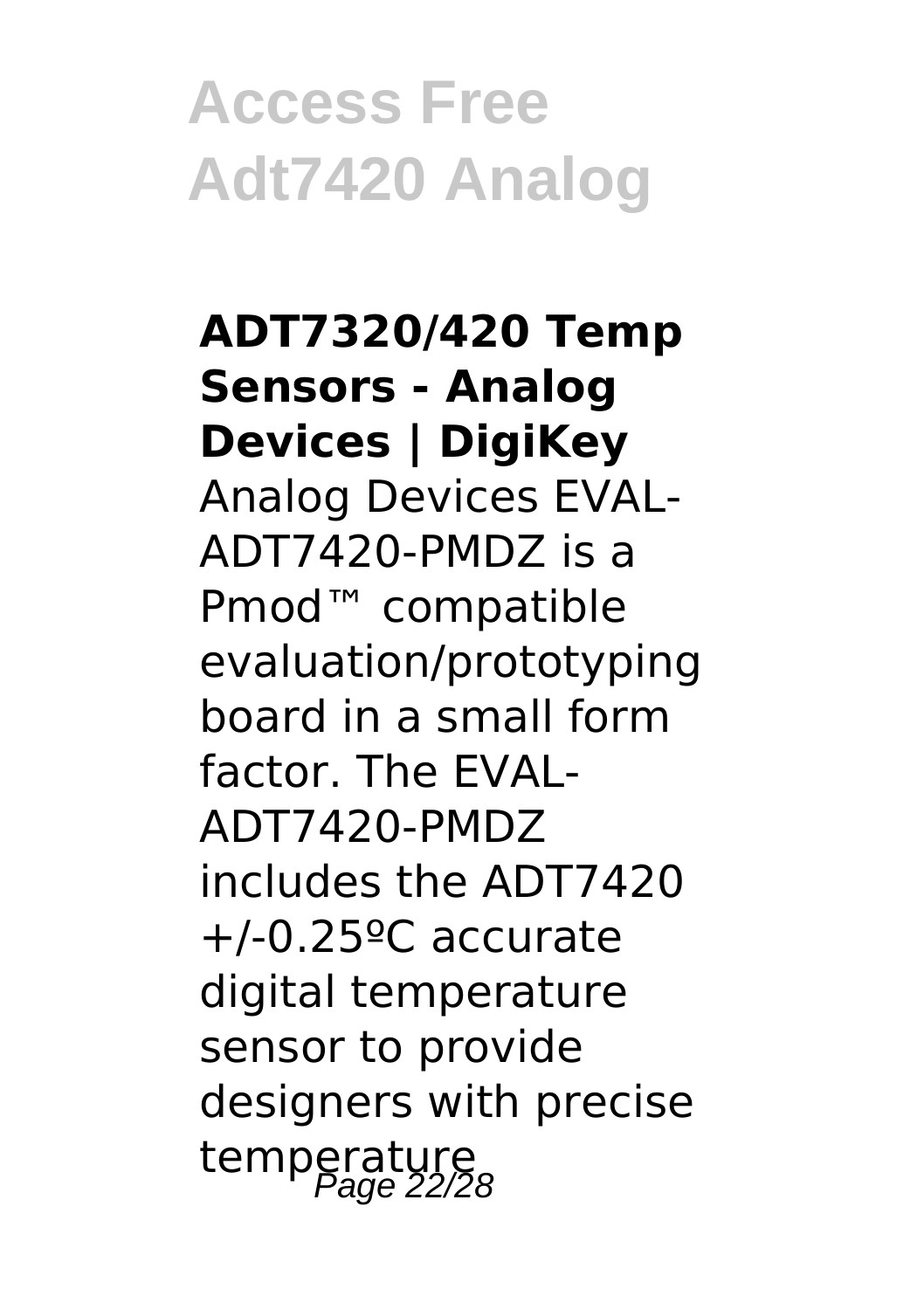measurements. Customers Also Purchased ...

#### **EVAL-ADT7420-PMDZ Analog Devices | Mouser Europe**

The ADT7410, ADT7420, ADT7310, and ADT7320 are high accuracy digital temperature sensors. They offer breakthrough performance over a wide industrial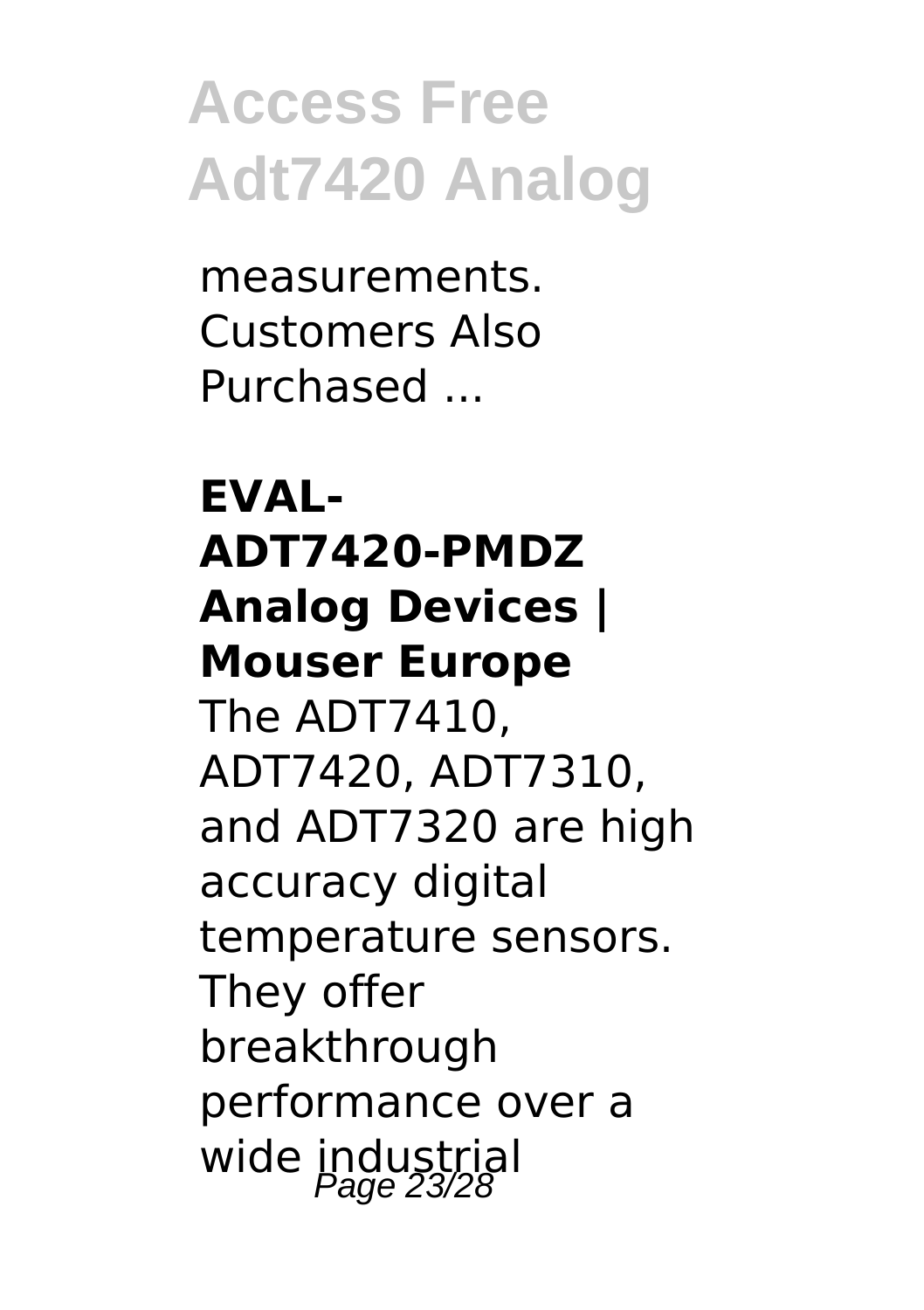temperature range. The devices contain an internal band gap reference, a temperature sensor, and a 16-bit analog-todigital converter (ADC). The devices are available in I 2 C or SPI versions.

#### **EVAL-ADT7420ARDZ Analog Devices | Mouser**

Bookmark File PDF Adt7420 Analog Adt7420 Analog This is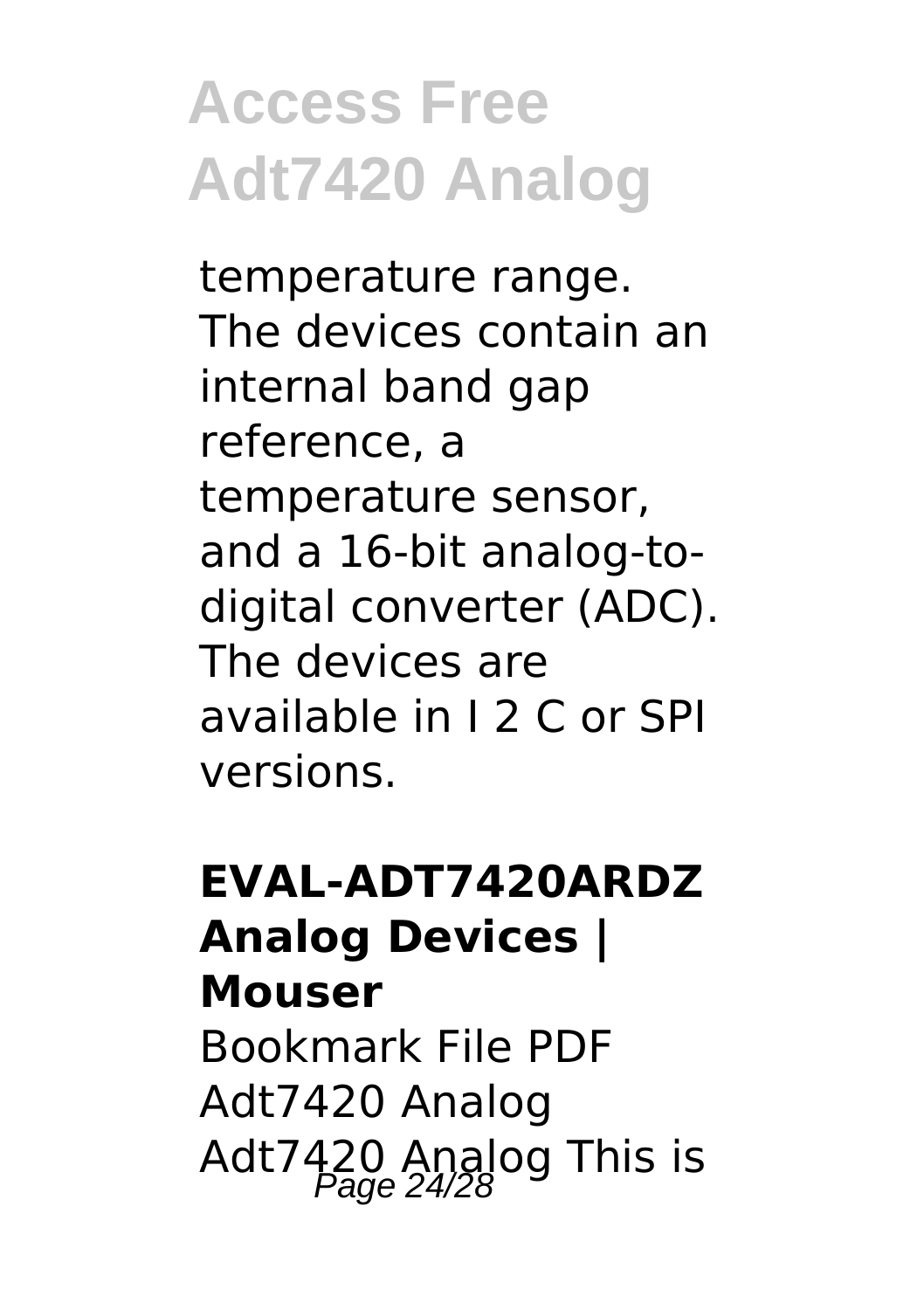likewise one of the factors by obtaining the soft documents of this adt7420 analog by online. You might not require more times to spend to go to the book inauguration as skillfully as search for them. In some cases, you likewise do not discover the proclamation adt7420 analog that

#### **Adt7420 Analog mail.aiaraldea.eus** Page 25/28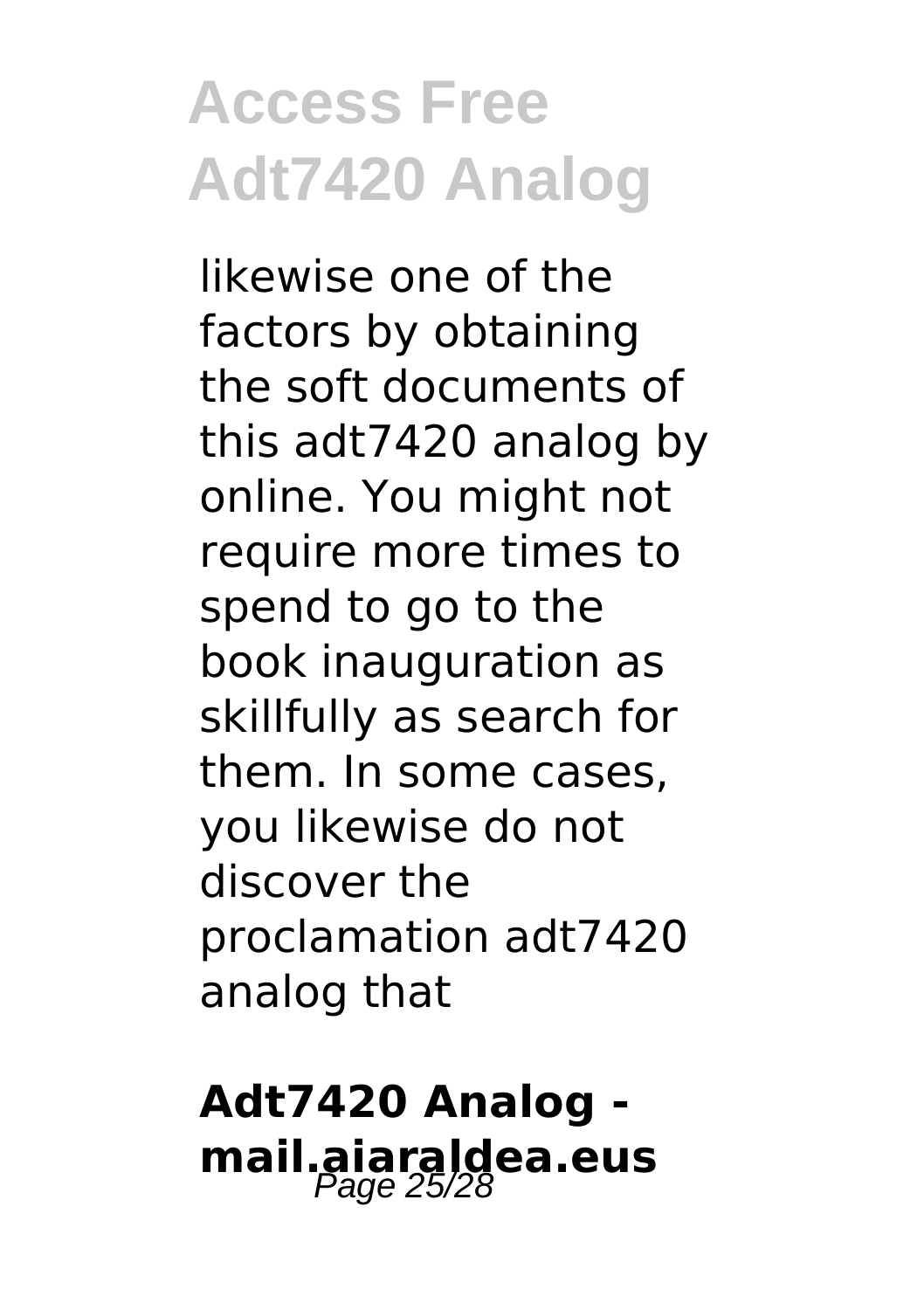ADT7420 Datasheet (PDF) - Analog Devices: Part No. ADT7420: Download ADT7420 Click to view: File Size 384.29 Kbytes: Page 24 Pages

**ADT7420 Datasheet(PDF) - Analog Devices** Data Sheet ADT7420 Rev. Document Feedback0 Information furnished by Analog Devices is believed to be accurate and<br>Page 26/28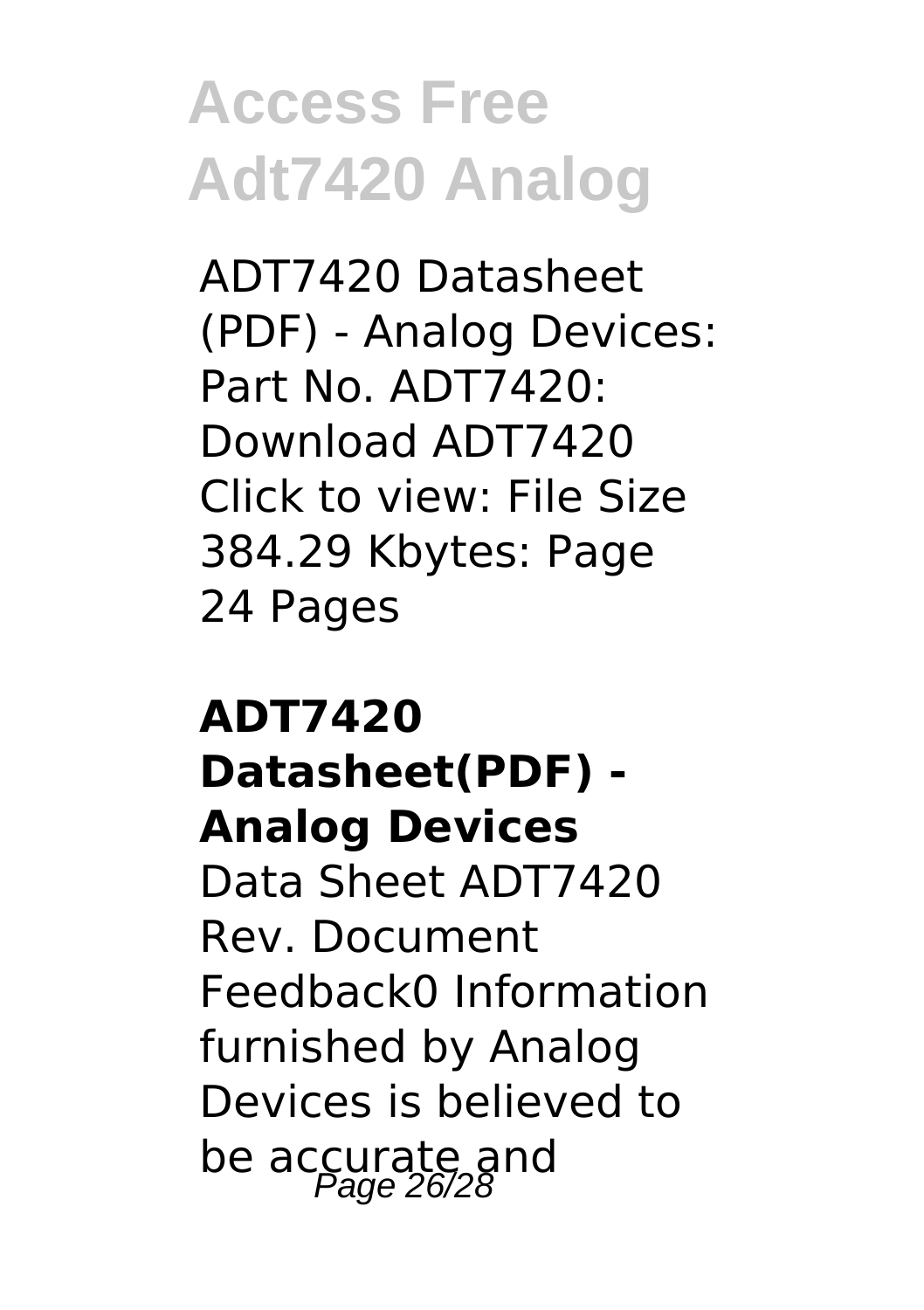reliable. However, no responsibility is assumed by Analog Devices for its use, nor for any infringements of patents or other rights of third parties that may result from its use. Specifications subject to change without notice. No

Copyright code: [d41d8cd98f00b204e98](/sitemap.xml) [00998ecf8427e.](/sitemap.xml) Page 27/28